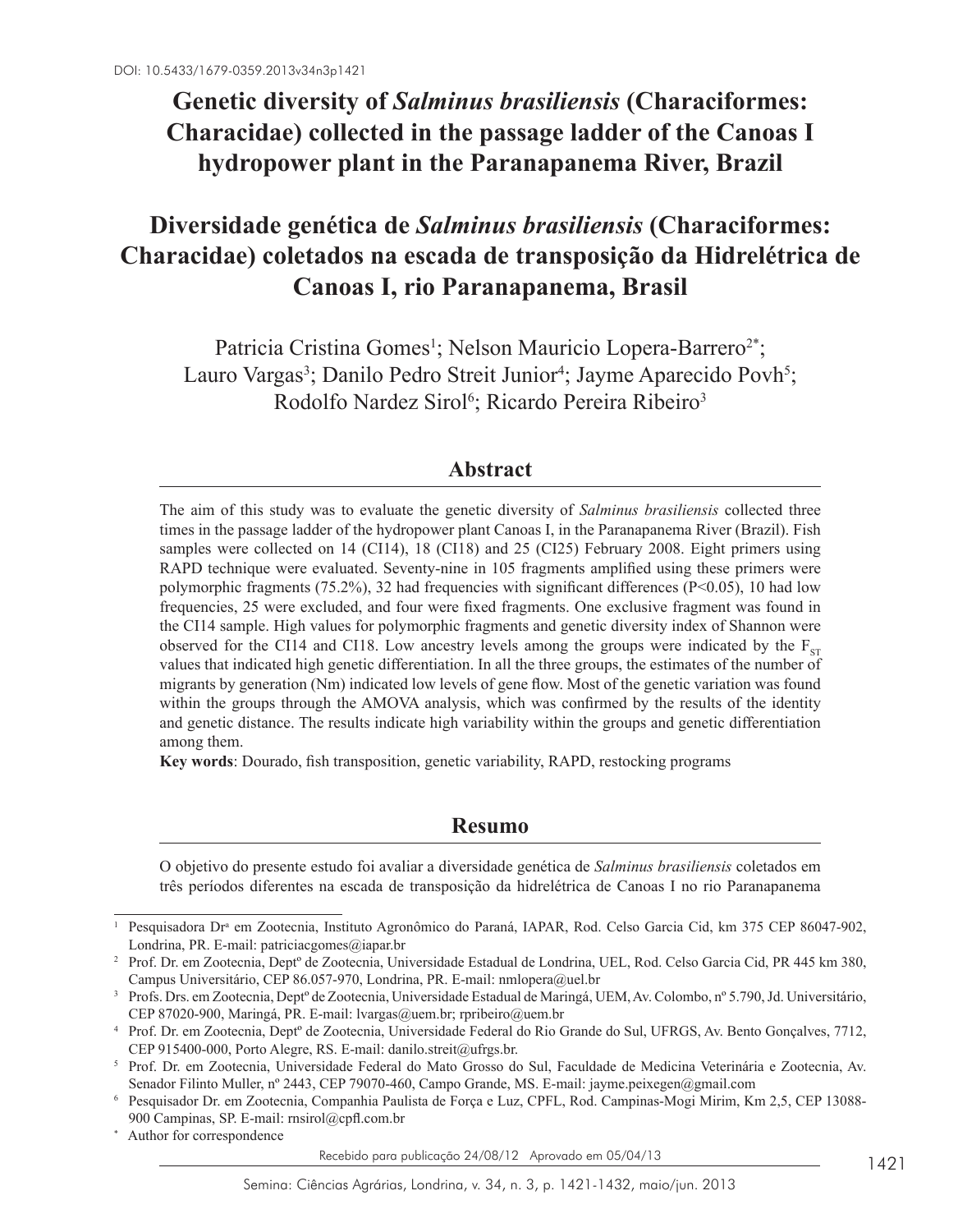(Brasil). Os peixes foram coletados no dia 14 (CI14), 18 (CI18) e 25 (CI25) do mês de fevereiro de 2008. Foram avaliados oito iniciadores com a técnica de RAPD. Dos 105 fragmentos amplificados pelos iniciadores, 79 foram polimórficos (75,2%), 32 tiveram diferenças significativas ( $p<0,05$ ) na frequência, 10 fragmentos tiveram baixa frequência, 25 fragmentos foram excluídos e quatro fragmentos foram fixados. Um fragmento exclusivo foi encontrado em CI14. Observaram-se altos valores de porcentagem de fragmentos polimórficos e índice de diversidade genética de Shannon em CI14 e CI18. O valor de  $F<sub>1</sub>$ mostrou que existe uma baixa ancestralidade entre os agrupamentos sugerindo uma alta diferenciação genética entre os grupos amostrados. O valor de número de migrantes por geração (Nm) calculado foi baixo nos três grupos, sendo considerado como baixa presença de fluxo gênico. De acordo com a AMOVA, a maior parte da variação genética está dentro de cada grupo e não entre os grupos, sendo confirmado com as estimativas da identidade e da distância genética. Os resultados deste estudo indicam que existe uma alta variabilidade genética e diferenciação genética entre os grupos amostrados. **Palavras-chave**: Dourado, programas de repovoamento, RAPD, transposição de peixes, variabilidade genética

#### **Introduction**

The Paranapanema River with a basin of 100,800 km<sup>2</sup> is part of the border line between the states of Paraná and São Paulo, and one of the most important left-bank tributary into the Parana River (BRITTO et al., 2003).

Recently, there has been in the Paranapanema River a decline in the population of various wild fishes like the dourado (*Salminus brasiliensis*). The main factors responsible for this decline have been the intense deforestation in the river banks, excessive fishing of juveniles, drainage of nearby lagoons, the regulatory hydrological regimen, the water pollution, and the introduction of exotic fishes (AGOSTINHO; THOMAZ; GOMES, 2005; POVH et al., 2008, LOPERA-BARRERO, 2009, VIANA et al., 2010). Moreover, the Paranapanema River has 10 hydropower plants as the Canoas I that changed the original river flow into a sequence of water reservoirs (LEUZZI et al., 2004). These dams have broken the migratory path, interfered with the life cycle of numerous aquatic organisms, and produced major changes in ecosystems (AGOSTINHO; GOMES; SUZUKI, 2003).

The hydropower plant of Canoas I was built in 1998 (LOPES et al., 2007) and the passage ladder was built within the above scenario to permit an alternative route to the natural flow of the migratory species. However, these ladders have

been criticized for their behavior unidirectional (BRITTO; SIROL, 2006), selectivity of the fish (AGOSTINHO et al., 2007a), and their inefficiency in allowing downstream return by adults, eggs, and larvae (AGOSTINHO et al., 2007b). Therefore, even with a fish ladders, a dam can restrict the gene flow between fish populations located upand downstream of the barrier, likely leading to interpopulational structuring (ESGUÍCERO; ARCIFA, 2010).

Another decision that has made possible to preserve the fish fauna is the regional development of restocking programs (POVH et al., 2010). Although they have been releasing fish for about three decades in Brazil, risks associated with its failure of stimulating the population size (ARAKI; SCHMID, 2010), increase the ecological competition between wild and captive-bred individuals (ELDRIDGE; NAISH, 2007), impact in other species in the ecosystem (ARAKI; COOPER; BLOVIN, 2009) and reduce the genetic diversity and population viability of wild stocks (AGOSTINHO; THOMAZ; GOMES, 2005; KITADA et al., 2009) are questionable.

In this context, the genetic variation of wild fish populations must be monitored and the correct election of the individuals to be used in the formation of broodstock is a crucial step (BORREL et al., 2007) to increase the preservation of wild fishing resources in restocking programs. Thus, the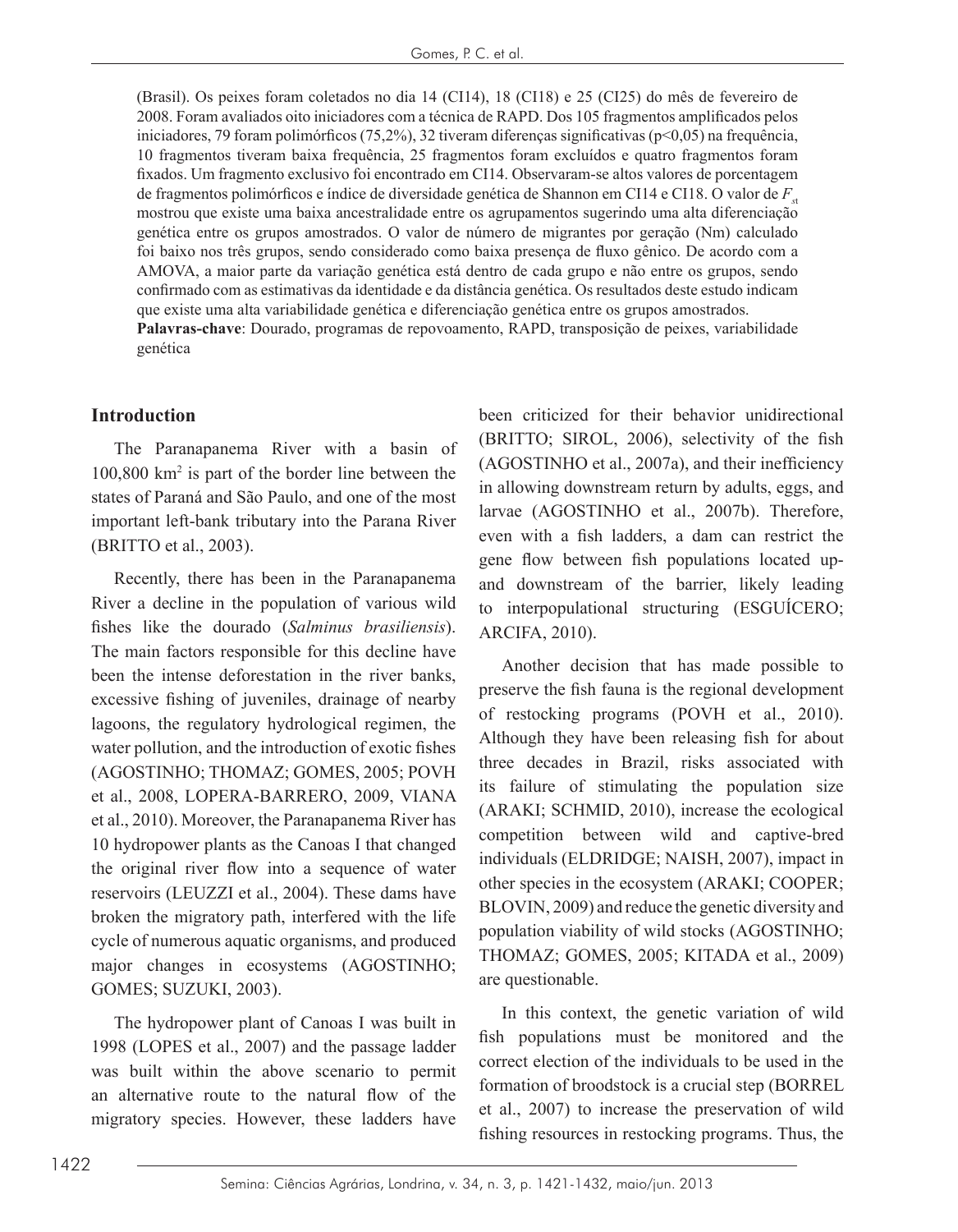RAPD (Random Amplified Polymorphic DNA) has been applied to estimate the genetic diversity of various wild fish populations (PAMPONET et al., 2008; LOPERA-BARRERO et al., 2010a), the stock levels in captivity (POVH et al., 2009) and the fish lines (LUPCHINSKI JUNIOR et al., 2008).

The objective of the present study was to evaluate, using the RAPD technique, the genetic diversity of *Salminus brasiliensis* collected in the passage ladder of the hydropower plant Canoas I in the Paranapanema River, in Brazil.

## **Material and Methods**

#### *Sampling characteristics*

Fish samples collected in the passage ladder of the hydropower plant Canoas I (22º 56<sup>&#</sup>x27;SL, 50º 31<sup>&#</sup>x27;</sup> WL) on 14 February 2008 were named as CI14, on 18 February they were named as CI18 and on 25 February they were named as CI25. The sampling number collected every time was 81, 54 and seven fish, respectively. Thereafter, a total of 142 samples from their caudal fins were collected. Every caudal sample weighed between 300 and 400 mg. These samples were stored in micro tubes with ethyl alcohol before the DNA analysis. The specimens were maintained at the Estação de Hidrologia e Aquicultura at the Duke Energy International (Salto Grande – SP) to produce offspring to supply the restocking program in the Paranapanema River.

# *DNA extraction and quantification*

Forty caudal fin samples taken from fish collected in the CI14 and CI18 periods, and seven collected in the CI25 were analyzed. The analysis was carried out in the Laboratory of Molecular Biology in the Núcleo de Pesquisa Peixegen/DZO at the Universidade Estadual de Maringá (UEM-PR). The DNA protocol followed the recommendation of Lopera-Barrero et al. (2008). In the micro tubes, was added 550 µL of lyses buffer (50 mM Tris-HCl,

50 mM EDTA, 100 mM NaCl), SDS 1% and 7 µL of the proteinase K  $(200 \mu g/mL)$ . These micro tubes were maintained in water bath at 50ºC for 12 hours. The DNA was precipitated with 600 µL of NaCl (5 M) and centrifuged at 12.000 rpm for 10 minutes. The supernatant with the DNA was transferred to other micro tube (600 µL), precipitated with 700 µL of ethyl alcohol and maintained at –20ºC for 1 hour. The DNA was centrifuged and rinsed with 700 µL of 70% ethyl alcohol. The pellets under environmental temperature for about 20 minutes were dried. Thereafter, they were re-suspended in 80 mL of the buffer TE (10 mM Tris pH 8.0 and 1 mM EDTA), treated with 7 µL of RNAse (30 mg/ mL) in water bath at 37ºC for 1 hour, and stored at –20ºC in the horizontal freezer.

The DNA was quantified in the Shimadzu spectrophotometer with absorbance at 260 nm. The samples were diluted to the concentration of 10 ng/ μL. The DNA quality was checked using agarose gel electrophoresis buffered with TBE 1X (500 mM Tris-HC1, 60 mM boric acid and 83 mM EDTA) at 70 volts for 1 hour.

## *Amplification and DNA electrophoresis*

The genomic DNA was amplified in the reaction volume of 15 ml using the buffer Tris-KCl 1X (Tris-HCl 20 mM pH 8.4 and KCl 50 mM), 2.5 mM  $MgCl<sub>2</sub>$ , 0.46 mM primer (oligonucleotides), 0.2 mM from every dNTPs, one unit of Taq DNA Polymerase and 10 ng of DNA. The RAPD reactions were amplified in the "Eppendorf Mastercycler<sup>o</sup> Gradient" thermocycler, programmed to 40 cycles, initial step of denaturation at  $92^{\circ}$ C for 4 minutes and a final step of extension at  $72^{\circ}$ C for 5 minutes. Every cycle consisted of 40 seconds at  $92^{\circ}$ C, 1.5 minutes at 40 $\degree$ C and 2 minutes at 72 $\degree$ C.

60 primers from the Operon Kit (Operon Technologies Inc. in Alameda, California, USA) were evaluated. However, only eight selected primers with a good standard to the amplification were used. The product from the amplification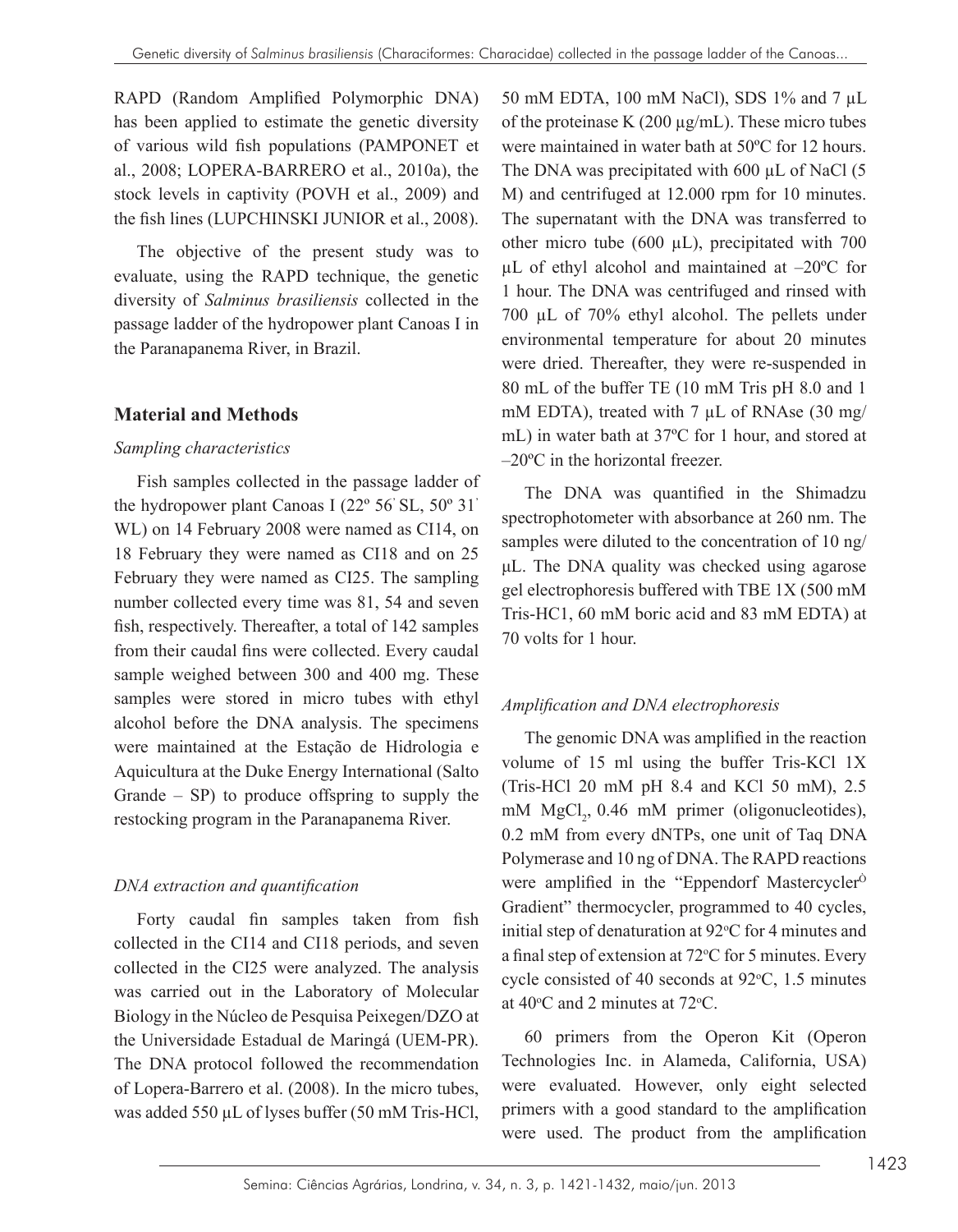was separated in agarose gel at 1.4%. 15 ml of the amplified product and 2 ml of the sampling buffer (40% sucrose and 0.25% bromophenol blue) were used in horizontal electrophoresis. The electrophoresis was carried out at 70 volts for 4 hours (3 V/cm) using the buffer TBE 1X (500 mM Tris-HCl, 60 mM boric acid and 83 mM EDTA). Every reaction had a negative control (N) where all the previous components but DNA were added to the solution. A bath with ethidium bromide at 0.5 mg/ml for 30 minutes was used to reveal the gel. Thereafter, the gels were photographed using the EDAS system (Kodak 1D Image Analysis 3.5).

#### *Data analysis*

Fragments of identical molecular size were used to form the similarity matrix based on the Jaccard coefficients coded as 1 for the presence or 0 for the absence of these fragments. The percentage of polymorphic fragments and the index of genetic diversity of Shannon were obtained from the POPGENE software version 1.31 (YEH; BOYLE; XIYAN, 1999). The software TFPGA 1.3 (MILLER, 1997) was used to estimate the identity and genetic distance (NEI, 1978) among the groups. The frequency of fragments was estimate by the exact test of Raymond and Rousset (1995). The software ARLEQUIN 3.0 (EXCOFFIER; LAVAL; SCHNEIDER, 2005) was used to determine the genetic differentiation using the estimates of the *F*<sub>st</sub> (WEIR; COCKERHAM, 1984), the number of migrants per generation (Nm) and the molecular analysis of variance – AMOVA (EXCOFFIER; SMOUSE; QUATTRO, 1992). The molecular variance between the groups was evaluated after

combining all of them in the following groups: CI14 x CI18, CI14 x CI25 and CI18 x CI25. The significance of these tests was determined by the random permutation method using from 1,000 to 10,000 permutations. The significance of the  $F<sub>st</sub>$  was tested by the  $X^2$  [c<sup>2</sup> = 2n  $F_{st}$  (k-1); GL = (k-1) (s-1)] after Workman and Niswander (1970) in which *n* is the number of individuals in two groups, *k* is the number of alleles and *s* is the number of groups. The magnitude of the genetic differentiation between these groups was based on the Wright (1978) definition as having little differentiation when  $F_{st}$  is ranging between 0 and 0.05, moderate when  $F_{\text{st}}$  is ranging between 0.051 and 0.15, great when the  $F_{\text{st}}$ is ranging between 0.151 and 0.25 and very great when the  $F<sub>st</sub>$  is above 0.25.

#### **Results**

Seventy-nine amplified fragments were polymorphic (75.2%) and 26 were monomorphic (24.8%). The number of clear and reproducible fragments generated per primer ranged from eight (primer OPX12) to 19 (primer OPX09). The biggest fragment (2600bp) was obtained from the primer OPX09 and the smaller (200bp) from the primers OPX09 and OPA02 (Table 1). Third-two in 105 fragments had significant differences in their frequencies  $(P<0.05)$ . The total of ten fragments with low frequency (lower than 0.100) were found in the three groups (CI14 = 2; CI18 = 7; CI25 = 1). Twenty-five were excluded fragments – frequency of 0.000 (CI18 = 5; CI25 = 20), and four were fixed fragments – frequency of  $1.000$  (CI14 = 1; CI18 = 3) (Table 2).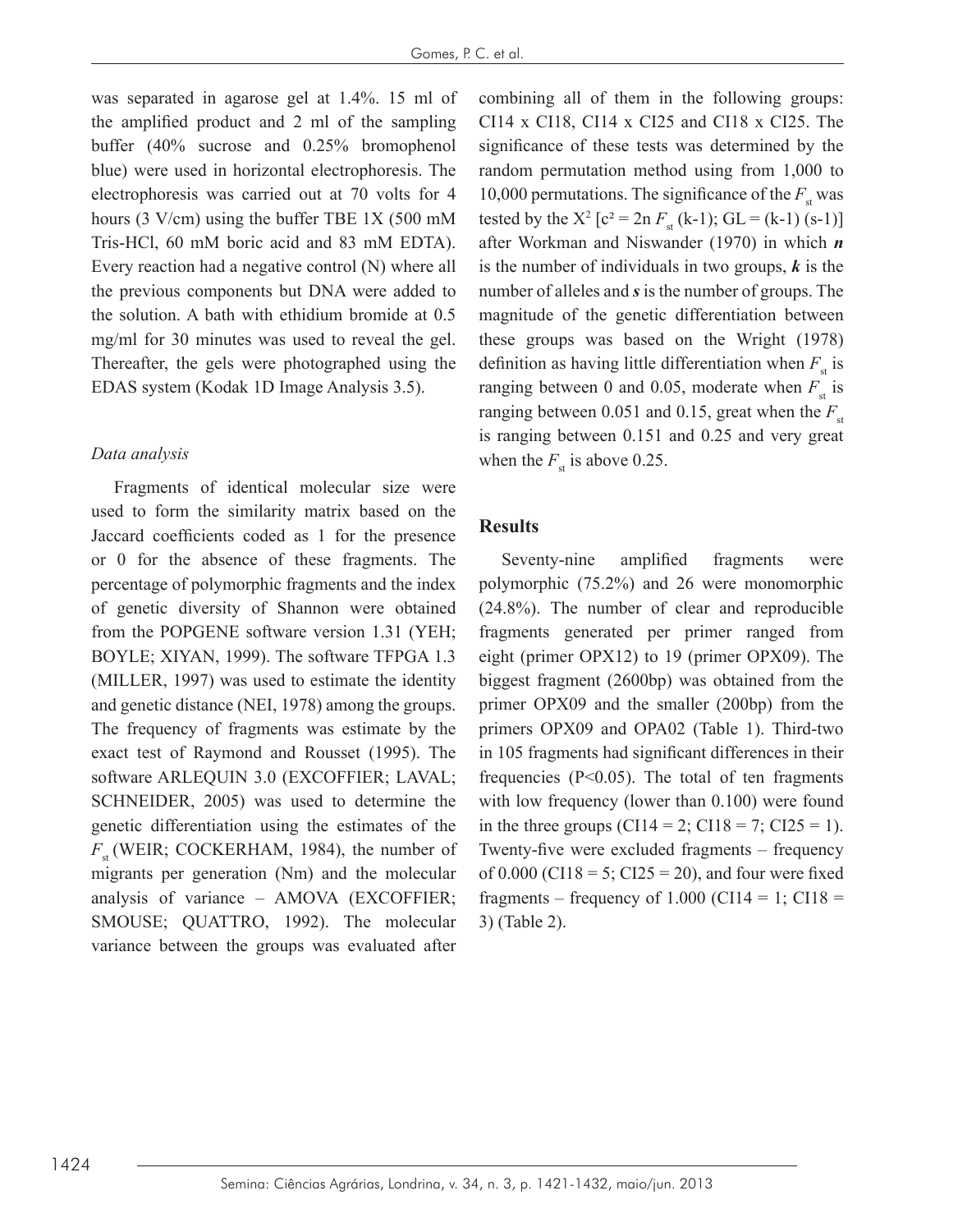| <b>Primers</b>    | Sequence $(3 \rightarrow 5')$ | $\%$ (G+C) | NF  | <b>NPF</b> | Size (bp) |
|-------------------|-------------------------------|------------|-----|------------|-----------|
| OPX01             | CTG GGC ACG A                 | 70         | 11  | 07         | 550-2500  |
| OPX <sub>06</sub> | ACG CCA GAG G                 | 70         | 13  | 05         | 400-2072  |
| OPX07             | GAG CGA GGC T                 | 70         | 12  | 10         | 600-2072  |
| OPX09             | GGT CTG GTT G                 | 60         | 19  |            | 200-2600  |
| OPX12             | TCG CCA GCC A                 | 70         | 08  | 04         | 700-2072  |
| OPX13             | ACG GGA GCA A                 | 60         | 13  | 10         | 400-2072  |
| OPA02             | TGC CGA GCT G                 | 70         | 17  |            | 200-2072  |
| OPA <sub>16</sub> | AGC CAG CGA A                 | 60         | 12  | 09         | 300-2500  |
| Total             |                               |            | 105 | 79         | 200-2600  |

**Table 1**. Nucleotide sequence in the primers, percentage of G+C bases, number of fragments (NF), number of polymorphic fragments (NPF), and size of the amplified fragments from the groups of *S. brasiliensis*.

**Source**: Elaboration of the authors.

**Table 2**. Characterization, size and frequency of fragments with significant values using the exact test ( $P < 0.05$ ) on the groups of *S. brasiliensis*. \*P<0.05.

| Primer | Size (bp) | CI14     | CI18     | CI25     | $\mathbf{p}$ |
|--------|-----------|----------|----------|----------|--------------|
|        | 2700      | $0,051*$ | $0,097*$ | 0,302    | 0,002        |
| OPX01  | 2600      | 0,157    | 0,494    | $0,000*$ | 0,000        |
|        | 500       | 0,189    | $0,039*$ | $0,000*$ | 0,002        |
|        | 400       | 0,173    | $0,013*$ | $0,000*$ | 0,003        |
|        | 300       | 0,189    | $0,013*$ | $0,000*$ | 0,002        |
| OPX06  | 2700      | 0,194    | $0,000*$ | $0,000*$ | 0,001        |
|        | 2700      | $0,051*$ | 0,293    | $0,000*$ | 0,001        |
|        | 2500      | 0,163    | 0,526    | $0,000*$ | 0,001        |
|        | 2072      | 0,452    | $1,000*$ | $0,000*$ | 0,000        |
| OPX07  | 1900      | 0,106    | 0,613    | 0,476    | 0,002        |
|        | 1700      | 0,367    | 0,726    | $0,000*$ | 0,001        |
|        | 1000      | 0,367    | 0,842    | 0,842    | 0,001        |
|        | 800       | 0,225    | 0,646    | $0,000*$ | 0,000        |
|        | 2200      | 0,553    | $1,000*$ | $0,000*$ | 0,002        |
|        | 2072      | 0,776    | 0,526    | $0,000*$ | 0,004        |
|        | 2000      | 0,163    | 0,776    | 0,842    | 0,000        |
| OPX09  | 1000      | 0,476    | 0,258    | $0,000*$ | 0,003        |
|        | 800       | 0,311    | 0,106    | $0,000*$ | 0,001        |
|        | 500       | 0,367    | 0,553    | 0,120    | 0,002        |
|        | 320       | 0,258    | $0,025*$ | $0,000*$ | 0,001        |
| OPX12  | 2100      | 0,225    | $0,000*$ | 0,552    | 0,002        |
|        | 2072      | 0,225    | $0,000*$ | 0,552    | 0,002        |
|        | 1900      | 0,452    | $1,000*$ | $0,000*$ | 0,001        |
| OPX13  | 1100      | 0,452    | $0,000*$ | 0,842    | 0,002        |
|        | 700       | 0,163    | 0,225    | 0,500    | 0,002        |
|        | 500       | 0,293    | 0,367    | 0,613    | 0,001        |
|        | 480       | 0,209    | $0,051*$ | $0,000*$ | 0,001        |
| OPA02  | 380       | 0,194    | $0,013*$ | $0,000*$ | 0,001        |
|        | 2700      | 0,430    | 0,414    | $0,000*$ | 0,000        |
|        | 2500      | 0,324    | 0,134    | $0,000*$ | 0,000        |
| OPA16  | 1400      | 1,000*   | 0,258    | 0,367    | 0,000        |
|        | 1300      | 0,225    | $0,000*$ | $0,014*$ | 0,000        |

**Source**: Elaboration of the authors.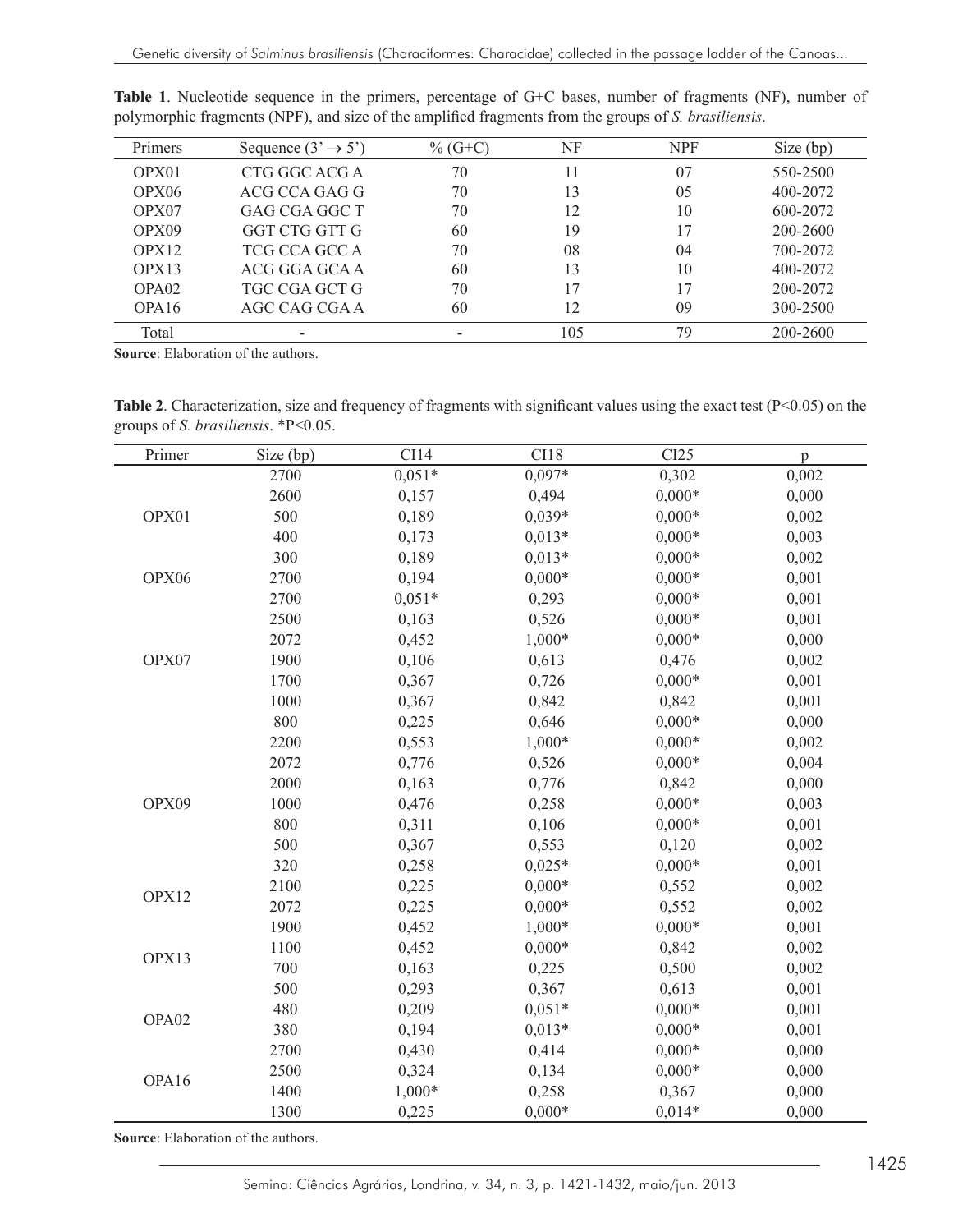The percentage of polymorphic fragments (71.43 and 63.81%) and the index of Shannon (0.382 and 0.287) were higher in the CI14 and CI18 groups than in the CI25 (33.33% and 0.174). These results indicate a higher genetic variability in the first two groups.

The  $F_{st}$  showed low ancestry between CI14 x CI18, CI14 x CI25 and CI18 x CI25. These results suggest a very high and a high genetic differentiation among the groups. Corroborating this hypothesis, the Nm was low in all the groups suggesting a low gene flow. The higher value of Nm between CI14 and CI18 was 0.372 individuals per generation (Table 3).

According to the analysis of molecular variance (AMOVA), most of the genetic variation occurs within every group of *S. brasiliensis* (62.81, 72.73 and 80.17%) unlike between them (37.19, 27.27 and 19.83%). These results were confirmed by the estimates of the identity and the genetic distance (Table 4).

**Table 3**.  $F_{st}$ ,  $X^2$  test for the  $F_{st}$ , genetic differentiation according to Wright (1978) and number of migrants (Nm) in the different groups of *S. brasiliensis*.\*P<0.05.

| Groups      | Number of fish |          | Wright    | V <sub>2</sub> | Nm    |
|-------------|----------------|----------|-----------|----------------|-------|
| CI14 x CI18 | 80             | $0.372*$ | Very high | 59.52          | . .68 |
| CI14 x CI25 |                | $0.273*$ | Very high | 25.66          | 2.46  |
| CI18 x CI25 |                | $0.198*$ | High      | 18.61          | 4.35  |

**Source**: Elaboration of the authors.

**Table 4**. Molecular analyses of variance (AMOVA), genetic distance (D) and genetic identity (I) for the different groups of *S. brasiliensis*. B.G = between group; W.G = within group \*P<0.05.

| Groups             | Source of<br>variation | Sum of squares | Variance<br>components | $\%$ of variation | D     |       |
|--------------------|------------------------|----------------|------------------------|-------------------|-------|-------|
|                    | B.G                    | 86.515         | 6.3596                 | $37.19*$          | 0.067 | 0.935 |
| $CI14 \times CI18$ | W.G                    | 483.357        | 10.741                 | 62.81             |       |       |
|                    | Total                  | 569.872        | 17.100                 | 100               |       |       |
|                    | B.G                    | 163.725        | 3.8372                 | $27.27*$          | 0.075 | 0.928 |
| $CI14 \times CI25$ | W.G                    | 798.350        | 10.235                 | 72.73             |       |       |
|                    | Total                  | 962.075        | 14.072                 | 100               |       |       |
|                    | B.G                    | 35.506         | 2.2251                 | 19.83*            | 0.143 | 0.867 |
| $CI18 \times CI25$ | W.G                    | 404.707        | 8.9935                 | 80.17             |       |       |
|                    | Total                  | 440.213        | 11.218                 | 100               |       |       |

**Source**: Elaboration of the authors.

#### **Discussion**

The RAPD analysis was appropriate to evaluate the genetic diversity within and between the groups of *S. brasiliensis* collected in the passage ladder of the UHE of Canoas I. The main problems towards the dominant performance of this technique (BENTER et al., 1995) were overcome through the

amplification tests and standardization of samples carried out in conjunction with the negative controls in the different amplifications.

The percentage of polymorphic fragments and the Shannon index showed high genetic variability for the CI14 and CI18 groups unlike for the CI25. In fact, the results from the CI25 could have been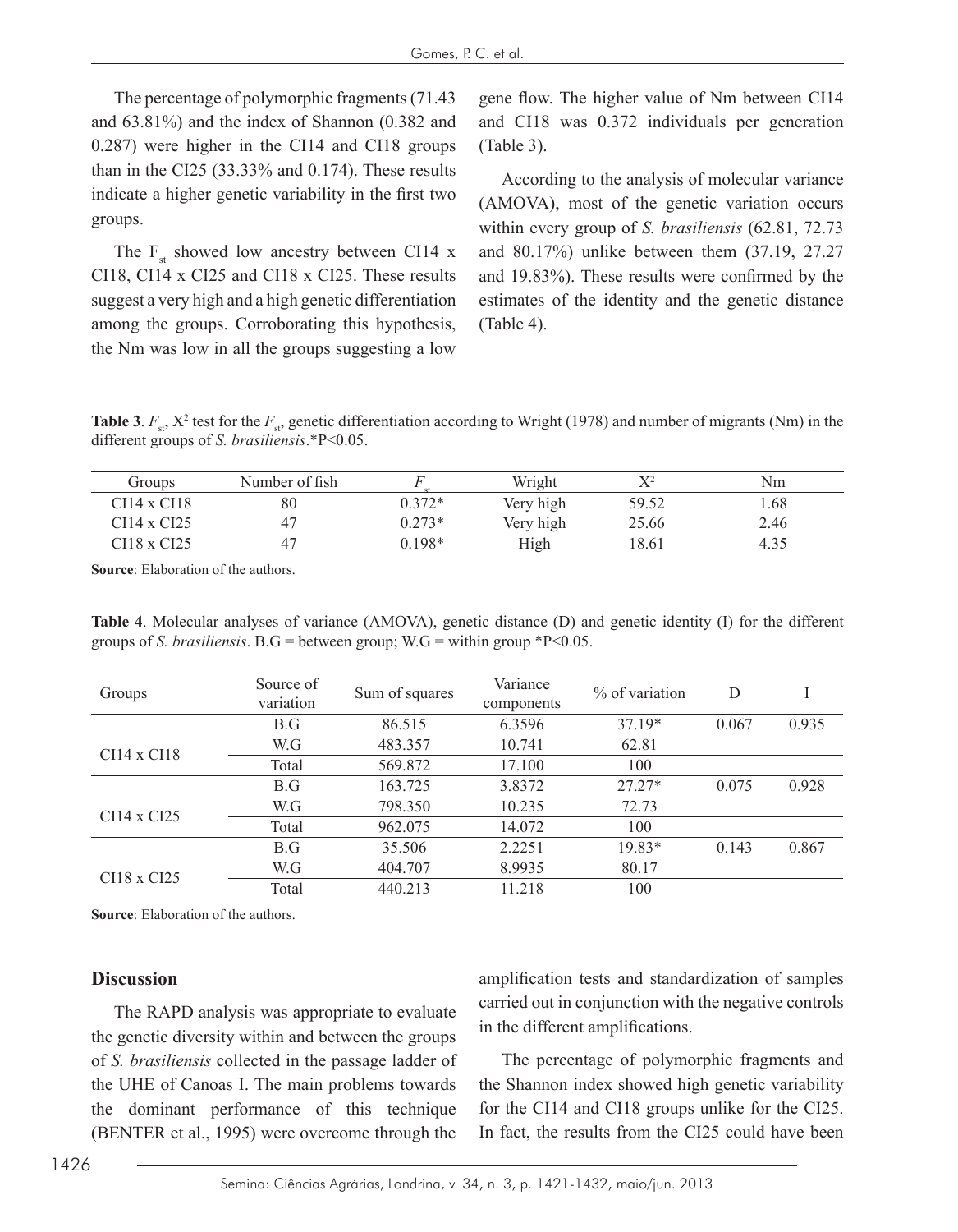influenced by the low number of samples collected (seven fish). Therefore, there are high genetic variability within every group despite the low frequency of fragments and a significant number of excluded fragments (Table 2). These results for the wild populations are important since that the presence of heritable variations makes the fish skillful and able to reproduce and survive under selection pressure (LOWE; HARRIS; ASHTON, 2004; RAMOS, 2007). In contrast, Lopes et al. (2007) reported a lower percentage of polymorphic fragments (42.19%) for *S. brasiliensis* also collected in Canoas I, but they stated that this level was still appropriate for these wild populations.

The high genetic variability observed in the present study demonstrate that despite the restocking program of the Estação de Hidrologia e Aquicultura of the Duke Energy International, the genetic diversity of this wild population is still displaying high values. These results may indicate a higher adaptation of this species to the environmental conditions in this ecosystem (LOPERA-BARRERO et al., 2010a). However, was unable to determine whether these sampled groups are formed from individuals from previous releases of offspring. Thus, a broad sampling from wild populations in conjunction with the analysis of the fish stocks used in these programs throughout reproductive period, as well as investments in the synthesis of specific microsatellite markers that yet does not exist would be more appropriate to prove that fish collected in the passage ladder came from these programs. Moreover, this approach will confirm that the restocking programs have been effective in the preservation of the wild fish populations. As these current samples of fish will form a new stock for attending the requirement of these programs, the next fish stock will have a broad genetic base to produce offspring without inducing unnecessary genetic risks to the wild populations.

Conversely, the decline in the genetic variability may induce problems of adaptability and survivorship of these offspring, and negative influences on the ecosystem (LOPERA-BARRERO et al., 2010b). In a worst scenario, species can be extinct (AGOSTINHO; THOMAZ; GOMES, 2005). Thus, all the fish released during restocking programs should represent the wild populations (LOPERA-BARRERO, 2009), and both must have their genetic analysis evaluated (RODRIGUEZ-RODRIGUEZ et al., 2010).

The presence of the exclusive fragment in CI14 indicates that the groups tend to differentiate. This tendency was verified by the  $F<sub>st</sub>$  values (P<0.05) which characterized the differentiation as very high (CI14 x CI18 and CI14 x CI25) and high (CI18 x CI25). The number of migrants (Nm) also corroborates this differentiation because of its low values that assume the absence of gene flow (Table 3).

Similarly, the AMOVA and the genetic distance showed that the highest fraction of the genetic variation is within all these three groups and not among them. The moderate distance between them are revealing genetic differentiation among the groups or different population structures (Table 4). The variation component within every group indicates that the sample size allowed us to find a large proportion of genetic variability in the wild population collected in the passage ladder of Canoas I. This approach is very important for the management and preservation programs (PAULA, 2006).

The results from the  $F_{st}$ , AMOVA and genetic distance observed in this study are different from the report of Lopes et al. (2007) who found low genetic differentiation  $(F_{st}: 0.014;$  genetic distance: 0.006) among groups collected in the Canoas I (17 fish collected in March, 2003 and 24 fish collected from November to March, 2004/2005). They concluded that those groups were sampled from a single population. Studies with other migratory fish as *Leporinus elongatus* (RAMOS, 2007), *Prochilodus lineatus* (PAULA, 2006) and *Piaractus mesopotamicus* (LOPERA-BARRERO et al., 2010a) collected in the same passage ladder also showed a single population structure.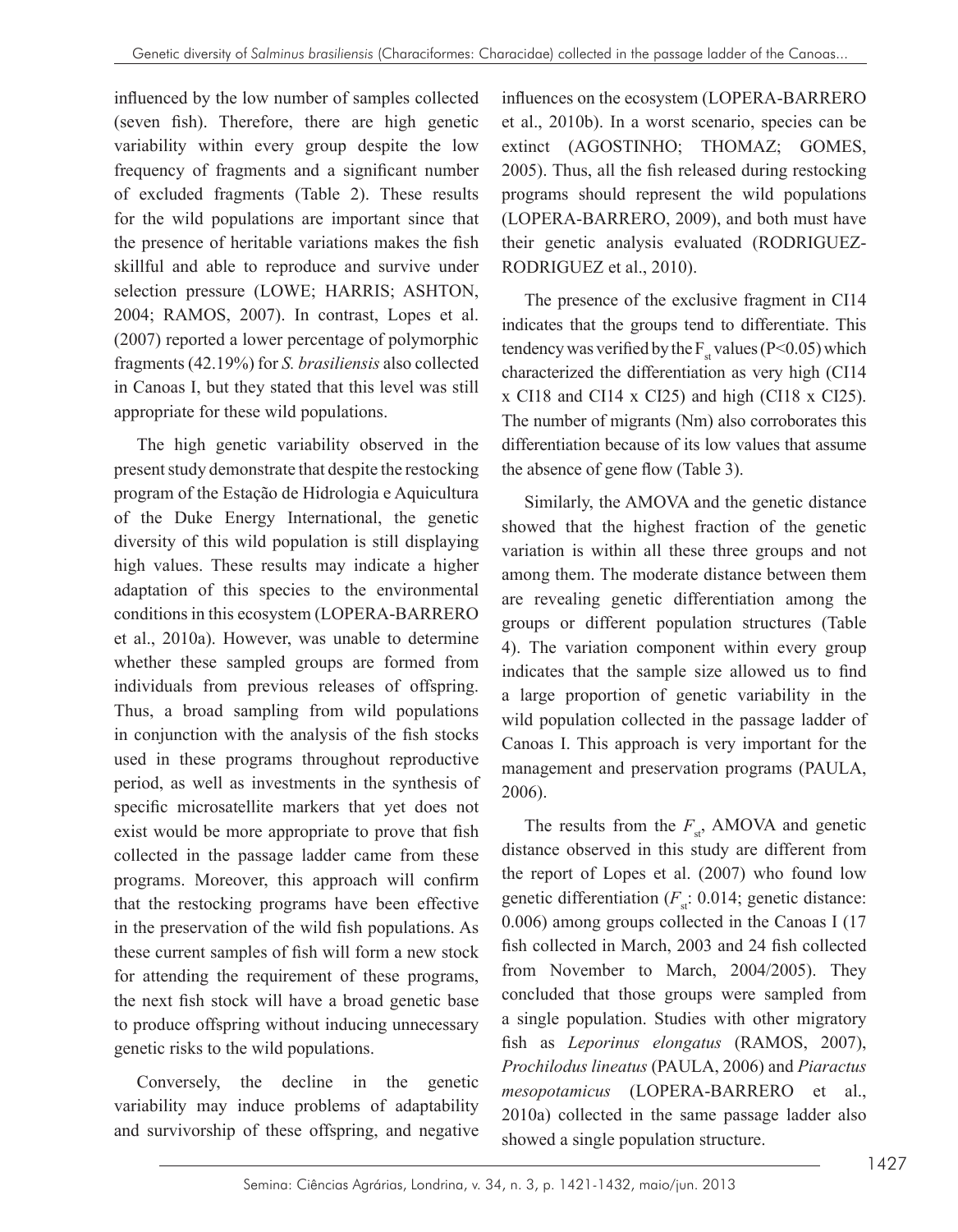The *Salminus brasiliensis* that reproduces during the rainy season has its reproductive migratory performance from October to March which is the hottest period of the year (MACHADO, 2003). Therefore, the sampling in three different times when the highest migratory populations may be between the middle and the end of the reproductive period could have induced this genetic structure that differs from previous reports in the same place. The Dourado is a long-distance migratory species (FEITOSA et al., 2004; FREITAS, 2010) that covers from 100 to 1440 km (BONETTO et al., 1971; SVERLIJ; ESPINACH ROS, 1986), and this performance permit this large migratory period within the reproductive stage.

Another factor that could have had influence on the genetic structure was the sampling place because Dias (2003), who evaluate the genetic diversity in eight locations in the middle Paranapanema between October 1993 and October 1995, stated that the complex of Canoas I had the highest relative frequencies of *S. brasiliensis* (0.5%). Similarly, Britto and Sirol (2006), who evaluated four consecutive periods (2000/2001; 2001/2002; 2002/2003; 2003/2004) in the passage ladder of Canoas I, reported increases in the percentage of Characiformes in all of them, and increases in other migratory populations comprised by medium- and big-size fish in 2001/2002 (58.73%) and 2002/2003 (88.96%). These responses corroborate the present study in which a large number of *S. brasiliensis* were collected in a short period (CI14: 81 fish; CI18: 54 fish). Small sample size (CI25: 7 fish) was collected a only at the end of the reproductive period.

The decreasing order of the sample size along these sampling periods (CI14 = 81, CI18 = 54 and  $CI25$  = seven fish) was also reported for this same species by Lopes et al. (2007). Similarly, Lopera-Barrero et al. (2010a) reported from the complex Canoas I and Canoas II a similar decline in the population of *Piaractus mesopotamicus*. These results were attributed to the dam effects and the presence of depleted downstream populations. Nonetheless the quantity of 135 fish collected in the first two periods of five days, the current results permitted us to state that the ladder has been an efficient passage for fish to go up the dams in the middle Paranapanema River. Otherwise, more research is still necessary to determine the efficacy of these ladders on the natural reproduction of migratory fish species as the *S. brasiliensis* because Lopes et al. (2007) stated that the migratory species are not reaching the reproductive process after transposing the Canoas complex.

## **Conclusions**

In summary, the current results indicated high variability within the population groups and genetic differentiation among them. The fish stocks from these samples represent a large genetic base that will allow the fish technicians to release juveniles without genetic risks to wild populations. Genetic monitoring using the molecular markers as the RAPD or microsatellites on the wild populations, brood stocks and progenies that have participation in restocking programs is fundamental to avoid declines in the genetic variability, prevent its effects on the wild populations, and allow for insights into the preservation, management and reproduction of the *S. brasiliensis*.

## **Acknowledgements**

The authors thank to the Duke Energy International Geração Paranapanema for providing the materials, students, teachers and technicians for their contribution, and the CAPES for granting the scholarship to the author.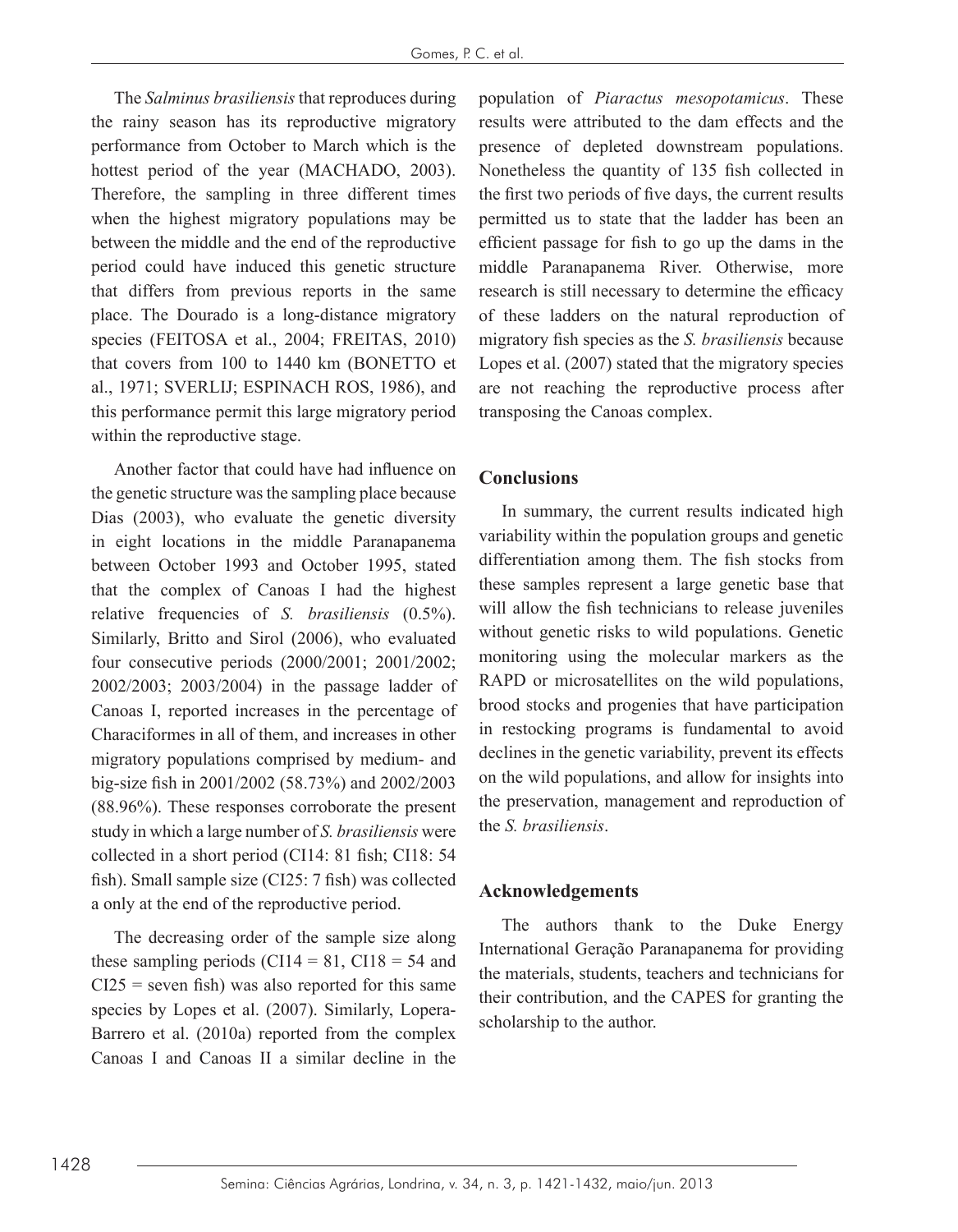#### **References**

AGOSTINHO, A. A.; GOMES, L. C.; SUZUKI, H. I. Migratory fish of upper Paraná River basin. In: CAROLSFED, J.; HARVEY, B.; BAER, A.; ROSS, C. *Migratory fishes of South America*: biology, social importance and conservation status. Victoria: World Fisheries Trust, 2003. p. 19-99.

AGOSTINHO, A. A.; MARQUES, E. E.; AGOSTINHO, C. S.; ALMEIDA, D. A.; OLIVEIRA, R. J.; MELO, J. R. B. Fish ladder of Lajeado Dam: migrations on one-way routes? *Neotropical Ichthyology*, Porto Alegre, v. 5, n. 5, p. 121-130, 2007a.

AGOSTINHO, A. A.; THOMAZ, S. M.; GOMES, L. C. Conservation of the biodiversity of Brazil's inland waters. *Conservation Biology*, London, v. 19, n. 3, p. 646-652, 2005.

AGOSTINHO, C. S.; AGOSTINHO, A. A.; PELICICE, F. M.; ALMEIDA, D. A.; MARQUES, E. E. Selectivity of fish ladders: a bottleneck in Neotropical fish movement. *Neotropical Ichthyology*, Porto Alegre, v. 5, n. 2, p. 205- 213, 2007b.

ARAKI, H.; COOPER, B.; BLOUIN, M. S. Carry-over effect of captive breeding reduces reproductive fitness of wild-born descendants in the wild. *Biology Letters*, London, v. 5, n. 5, p. 621-624, 2009.

ARAKI, H.; SCHMID, C. Is hatchery stocking a help or harm? Evidence, limitations and future directions in ecological and genetic surveys. *Aquaculture*, Amsterdam, v. 308, Supplement 1, p. S2-S11, 2010.

BENTER, T.; PAPADOPOULOS, S.; PAPE, M.; MANNS, M.; POLIWODA, H. Optimization and reproducibility of Random Amplified Polymorphic DNA in human. *Analytical Biochemistry*, New York, v. 230, n. 1, p. 92-100, 1995.

BONETTO, A. A.; PIGNALBERI, C.; YUAN, E. C. D. E.; OLIVEROS O. Informaciones complementarias sobre migraciones de peces en la cuenca del plata. *Physis*, Buenos Aires, v. 30, n. 81, p. 505-520, 1971.

BORREL, Y. J.; CARLEOS, C. E.; ASTURIANO, J. F.; BERNARDO, D.; VÁZQUEZ, E.; CORRAL, N.; SÁNCHEZ, J. A.; BLANCO, G. Use of microsatellites and a combinatorial optimization approach in the acquisition of gilthead seabream (*Sparus aurata* L.) broodstocks for hatcheries. *Aquaculture*, Amsterdam, v. 269, n. 1-4, p. 200-210, 2007.

BRITTO, S. G. C.; SIROL, R. N. Transposição de peixes como forma de manejo: as escadas do Complexo Canoas, médio rio Paranapanema, bacia do Alto Rio Paraná. In: NOGUEIRA, M. G.; HENRY, R.; JORCIN, A. (Ed.).

*Ecologia de reservatórios*: impactos potenciais, ações de manejo e sistemas em cascata. São Carlos: Rima, 2006. p. 285-304.

BRITTO, S. G. C.; SIROL, R. N.; VIANNA, N. C.; JARDIM, S. M.; SANTOS, J. C.; PELISARI, E. *Peixes do rio Paranapanema*. São Paulo: Duke Energy Internacional Geração Paranapanema, 2003. 112 p.

DIAS, J. H. P. *Distribuição espacial e temporal da ictiofauna do trecho médio do rio Paranapanema e suas relações com as características morfométricas e limnológicas dos compartimentos da bacia*. 2003. Tese (Doutorado em Ecologia e Recursos Naturais) – Universidade Federal de São Carlos, São Carlos.

ELDRIDGE, W. H.; NAISH, K. A. Long-term effects of translocation and release numbers on fine-scale population structure among coho salmon (*Oncorhynchus kisutch*). *Molecular Ecology*, Oxford, v. 16, n. 12, p. 2407-2421, 2007.

ESGUÍCERO, A. L. H.; ARCIFA, M. S. Fragmentation of a Neotropical migratory fish population by a centuryold dam. *Hydrobiologia*, Den Haag, v. 638, v. 1, p. 41-53, 2010.

EXCOFFIER, L.; LAVAL, G.; SCHNEIDER, S. Arlequin Ver. 3.1: an integrated software package for population genetics data analysis. *Evolutionary Bioinformatics Online*, Auckland, v. 1, n. 1, p. 47-50, 2005.

EXCOFFIER, L.; SMOUSE, P. E.; QUATTRO, J. M. Analysis of molecular variance inferred from metric distances among DNA haplotypes: application to human mitochondrial DNA restriction data. *Genetics*, Bethesda, v. 131, n. 2, p. 479-491, 1992.

FEITOSA, L. A.; FERNANDES, R.; COSTA, R. S.; GOMES, L. C.; AGOSTINHO, A. A. Population parameters and simulation of the yield per recruit of *Salminus brasiliensis* (Cuvier, 1816) from the upper Paraná River. *Acta Scientiarum Biologycal Sciences*, Maringá, v. 26, n. 3, p. 317-323, 2004.

FREITAS, L. A. C. M. *Diversidade genética de Dourado (Salminus brasiliensis Curvier, 1816), uma espécie de grande interesse comercial no Pantanal Mato-Grossense*. 2010. Tesis (Doutorado em Ecologia e Recursos Naturais) – Universidade Federal de São Carlos, São Carlos.

KITADA, S.; SHISHIDOU, H.; SUGAYA, T.; KITAKADO, T.; HAMASAKI, K.; KISHINO, H. Genetic effect of long-term stock enhancement programs. *Aquaculture*, Amsterdam, v. 290, n. 1-2, p. 69-79, 2009.

LEUZZI, M. S. P.; ALMEIDA, F. S.; ORSI, M. L.; SODRÉ, L. M. K. Analysis by RAPD of the genetic structure of *Astyanax altiparanae* (Pisces, Characiformes)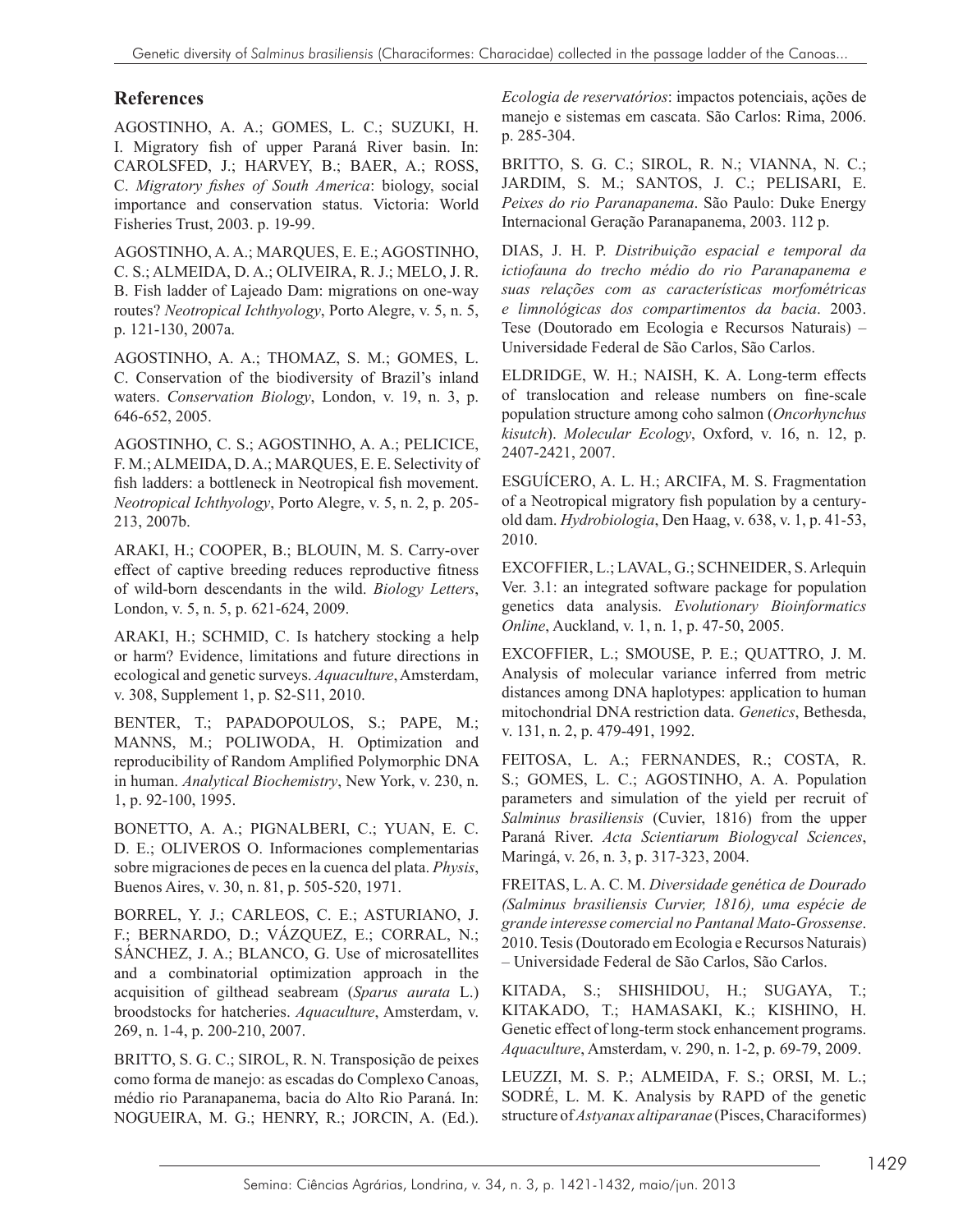in reservoirs on the Paranapanema River, Brazil. *Genetics and Molecular Biology*, São Paulo, v. 27, n. 3, p. 355- 362, 2004.

LOPERA-BARRERO, N. M. Conservation of *Brycon orbignyanus* natural populations and stocks for their reproductive, genetic, environmental sustainability: A model for species threatened with extinction. *Ciencia e Investigación Agrária*, Santiago, v. 36, n. 2, p. 191-208, 2009.

LOPERA-BARRERO, N. M.; POVH, J. A.; RIBEIRO, R. P.; GOMES, P. C.; JACOMETO, C. B.; LOPES, T. S. Comparison of DNA extraction protocols of fish fin and larvae samples: modified salt (NaCl) extraction. *Ciencia e Investigación Agrária*, Santiago, v. 35, n. 2, p. 65-74, 2008.

LOPERA-BARRERO, N. M.; RIBEIRO, R. P.; POVH, J. A.; SIROL, R. N.; MANGOLIN, C. A. Genetic evaluation of pacu (*Piaractus mesopotamicus*) natural populations and from the broodstocks of a stock enhancement program using microsatellite markers. *Arquivo Brasileiro de Medicina Veterinária e Zootecnia*, Belo Horizonte, v. 62, n. 4, p. 954-963, 2010a.

LOPERA-BARRERO, N. M.; RIBEIRO, R. P.; POVH, J. A.; VARGAS, L.; FORNARI, D. C.; SIROL, R. N.; RODRIGUEZ-RODRIGUEZ, M. DEL P. Genetic diversity of *Brycon orbignyanus* in the semi-natural reproductive system, using the RAPD marker. *Zootecnia Tropical*, Maracay, v. 28, n. 1, p. 73-82, 2010b.

LOPES, C. M.; ALMEIDA, F. S.; ORSI, M. L.; BRITTO, S. G. C.; SIROL, R. N.; SODRÉ, L. M. K. Fish passage ladders from Canoas Complex – Paranapanema River: evaluation of genetic structure maintenance of *Salminus brasiliensis* (Teleostei: Characiformes). *Neotropical Ichthyology*, Porto Alegre, v. 5, n. 2, p. 131-138, 2007.

LOWE, A.; HARRIS, S.; ASHTON, P. *Ecological genetics:* design, analysis and application. Malden: Blackwell, 2004. 326 p.

LUPCHINSKI JUNIOR, E.; VARGAS, L.; POVH, J. A.; RIBEIRO, R. P.; MANGOLIN, C. A.; LOPERA-BARRERO, N. M. Variability evaluation of G0 and F1 generations of GIFT Nile Tilapia strain (*Oreochromis niloticus*) by RAPD. *Acta Scientiarum Animal Sciences*, Maringá, v. 30, n. 2, p. 233-240, 2008.

MACHADO, C. *Aspectos reprodutivos de dourado Salminus brasiliensis (Cuvier, 1816) (Teleostei, Characidae) na região do Alto Rio Uruguai, Brasil*. 2003. Dissertação (Mestrado em Aquicultura) – Universidade Federal de Santa Catarina, Florianópolis.

MILLER, M. P. *Tools of population genetic analysis (TFPGA) 1.3:* a windows program for the analysis of allozyme and molecular population genetic data. Utah: Utah State University, 1997. 33 p.

NEI, M. Estimation of average heterozygosity and genetic distance from a small number of individual. *Genetics*, Bethesda, v. 89, n. 3, p. 583-590, 1978.

PAMPONET, V. C. C.; CARNEIRO, P. L. S.; AFFONSO, P. R. A. M.; MIRANDA, V. S.; SILVIO JÚNIOR, J. C.; OLIVEIRA, C. G.; GAIOTTO, F. A. A multi-approach analysis of the genetic diversity in populations of *Astyanax* aff. *bimaculatus* Linnaeus, 1758 (Teleostei: Characidae) from Northeastern Brazil. *Neotropical Ichthyology*, Porto Alegre, v. 6, n. 4, p. 621-630, 2008.

PAULA, F. M. Diversidade *genética de Prochilodus lineatus (Pisces Characiformes) das escadas de transposição de peixes das usinas hidroelétricas do complexo Canoas – Rio Paranapanema*. 2006. Dissertação (Mestrado em Genética e Biologia Molecular) – Universidade Estadual de Londrina, Londrina.

POVH, J. A.; RIBEIRO, R. P.; LOPERA-BARRERO, N. M.; GOMES, P. C.; BLANCK, D. V.; VARGAS, L.; JACOMETO, C. B.; LOPES, T. S. Monitoring of the genetic variability of pacu, *Piaractus mesopotamicus*, of the stock enhancement program of the Paranapanema River. *Arquivo Brasileiro de Medicina Veterinária e Zootecnia*, Belo Horizonte, v. 61, n. 5, p. 1191-1195, 2009.

POVH, J. A.; RIBEIRO, R. P.; SIROL, R. N.; STREIT JR, D. P.; MOREIRA, H. L. M.; SIEWERDT, F.; LOPERA-BARRERO, N. M.; MANGOLIN, C. A.; VARGAS, L. Microsatellite Analysis of the Parental Contribution of *Piaractus mesopotamicus* to the Production of Offspring in the Semi-natural System of Reproduction. *Brazilian Archives of Biology and Technology*, Curitiba, v. 53, n. 2, p. 389-396, 2010.

POVH, J. A.; RIBEIRO, R. P.; SIROL, R. N.; STREIT JÚNIOR, D. P.; LOPERA-BARRERO, N. M.; VARGAS, L.; GOMES, P. C.; LOPES, T. S. Genetic diversity of pacu from the Paranapanema River and from the broodstock of a stock enhancement program. *Pesquisa Agropecuaria Brasileira*, Brasília, v. 43, n. 2, p. 201-206, 2008.

RAMOS, J. V. B. *Estudo da estrutura genética de Leporinus elongatus (Pisces, Characiformes) no complexo Canoas – Rio Paranapanema*. 2007. Dissertação (Mestrado em Genética e Biologia Molecular) – Universidade Estadual de Londrina, Londrina.

RAYMOND, M.; ROUSSET, F. An exact test for population differentiation. *Evolution*, New York, v. 49, n. 6, p. 1280-1283, 1995.